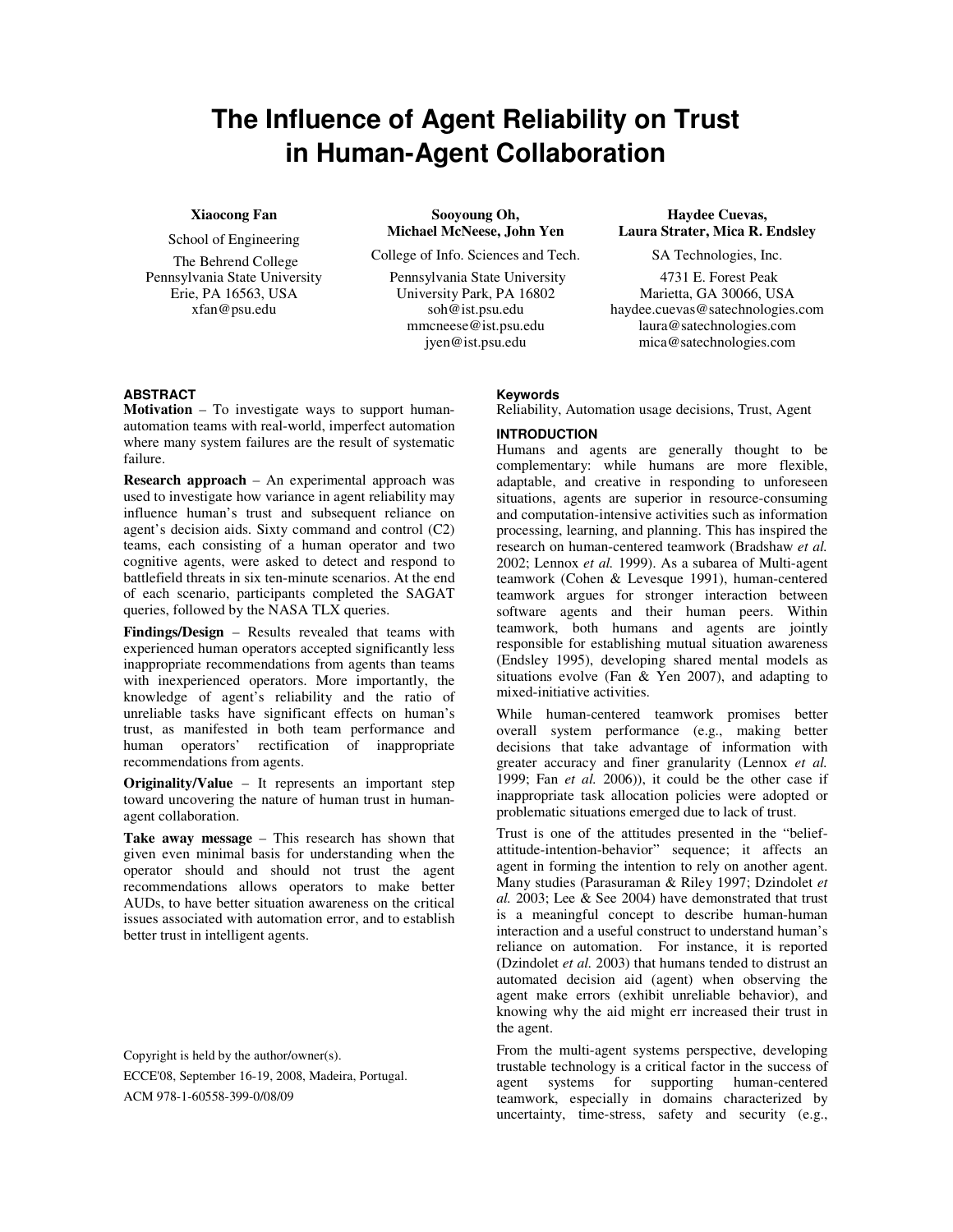command and controls in battlefield). However, despite the abundant research on trust in organizational and sociological disciplines, little practical guidance is available to assist designers in developing trust-aware and trust-adjustable agent systems. Part of the reason is that it is extremely challenging to establish the trust symmetry between humans and agents as it appears in interpersonal trust (in which the trustor and trustee are each aware of the other's behavior and intents (Deutsch 1960)).

In particular, the relationship between trust and agent (automation) reliability merits further investigation in order to address the issue of trust symmetry between humans and agents. Much of the existing research has examined situations in which automation reliability varied, but in ways that seemed random to the human operator. Actual automation reliability varies, but often for well-defined systematic reasons that are comprehensible to human operators. For instance, sensor reliability may vary with atmospheric or weather conditions or with detection distance, which is logical to human operators monitoring such systems. On the other hand, cognitive agents, empowered with naturalistic decision making models (Klein 1997), have been developed and used to support humans in making decisions under time stress (Norling, Sonenberg, & Ronnquist 2000; Norling 2004; Fan *et al.* 2006). However, little research has been aimed to explore the trust issue when cognitive agents act as human's teammates and decision aids. Therefore, in this research, we investigate the influence of systematic failures of a cognitive agent on operators' trust in the agent.

The rest is organized as follows. In Section 2 we review research on trust in automation and introduce the R-CAST agent architecture. Detailed in Section 3 is a task, which is to be used in a human-in-the-loop experiment as described in Section 4 to study the influence of agent reliability on human trust. Section 5 reports experiment results and Section 6 concludes the paper.

#### **BACKGROUND**

#### **Trust in Automation**

Trust can be defined as the attitude that an agent will help achieve an individual's goals in a situation characterized by uncertainty and vulnerability (Lee & See 2004). When a person's cognitive resources are not available to support a calculated rational choice due to uncertainty or complexity, trust combining with other attitudes (e.g., effort to engage, self-confidence) will allow the person to form the intention to rely on an agent. For instance, when a human's self confidence is high and trust in an agent is low, he/she is more inclined to override tasks done by the agent.

Trust is a generalized expectancy that is independent of specific interaction experiences and based on the generalization of a large number of diverse experiences (Lee & See 2004). Studies indicate that trust is a dynamic attitude that evolves along with the interaction (Dzindolet *et al.* 2003). For example, a person may initially consider the decision recommendation from an agent trustworthy and reliable. After failure events, his/her trust would decline rapidly and slowly increase again as the agent performs without making errors.

Automation usage decisions (AUDs) can be one of the most important decisions a human operator can make, particularly in time-critical situations. However, biases in trust can lead to misuse or disuse of automation (Parasuraman & Riley 1997; Kaber & Endsley 2004). Misuse refers to over-reliance on automation while disuse refers to neglect or underutilization of automation. For example, in misuse, a war fighter blindly follows the judgments made by an agent; while with disuse, the war fighter either ignores the agent's recommendations or delays action, increasing vulnerability and decision time.

#### **The R-CAST Agent Architecture**

The R-CAST agent architecture (Fan & Yen 2007) is built on top of the concept of shared mental models (Cannon-Bowers, Salas, & Converse 1990), the theory of proactive information delivery (Fan, Yen, & Volz 2005), and Klein's Recognition-Primed Decision (RPD) Model (Klein 1997). The R-CAST agent architecture has implemented a "collaborative-RPD" decision process, which is intended to support close human-agent collaborations in relevant information sharing, decision progress monitoring, and expectancy-based decision adaptation.

The RPD model claims that in complex situations human experts usually make decisions based on the recognition of similarities between the current decision situation and previous decision experiences (Klein 1997). R-CAST uses "recognition anchors" to manage the process of decision refinement within a decision space. In particular, an R-CAST agent first starts with the most abstract experience in the current decision space. As more and more information becomes available, potential patterns for further situation evolution become more predictable, and the agent's recognition of a workable experience becomes more and more fine-grained (reaching the lowest possible level of the hierarchy). During the process, an agent also monitors the expectancies associated with the recognized experience. The recognition is reinforced as new events emerge as expected. It is challenged when some expectancy becomes false as the situation evolves; in such a case, the agent can backtrack along the experience hierarchy to seek an experience that is better recognized.

The use of context is of growing importance in developing computational systems that are more responsive to human needs. Specifically, with a better awareness of the decision context, an agent can proactively share information relevant to the context and offer *trustable* intervention/recommendation to its human user. R-CAST distinguishes decision process context, experience context and inference context; these three types of context representation together enable R-CAST to use and integrate various contexts for identifying information relevant to decision making, for adapting decisions to a dynamic environment, and for facilitating reuse of context-related domain knowledge.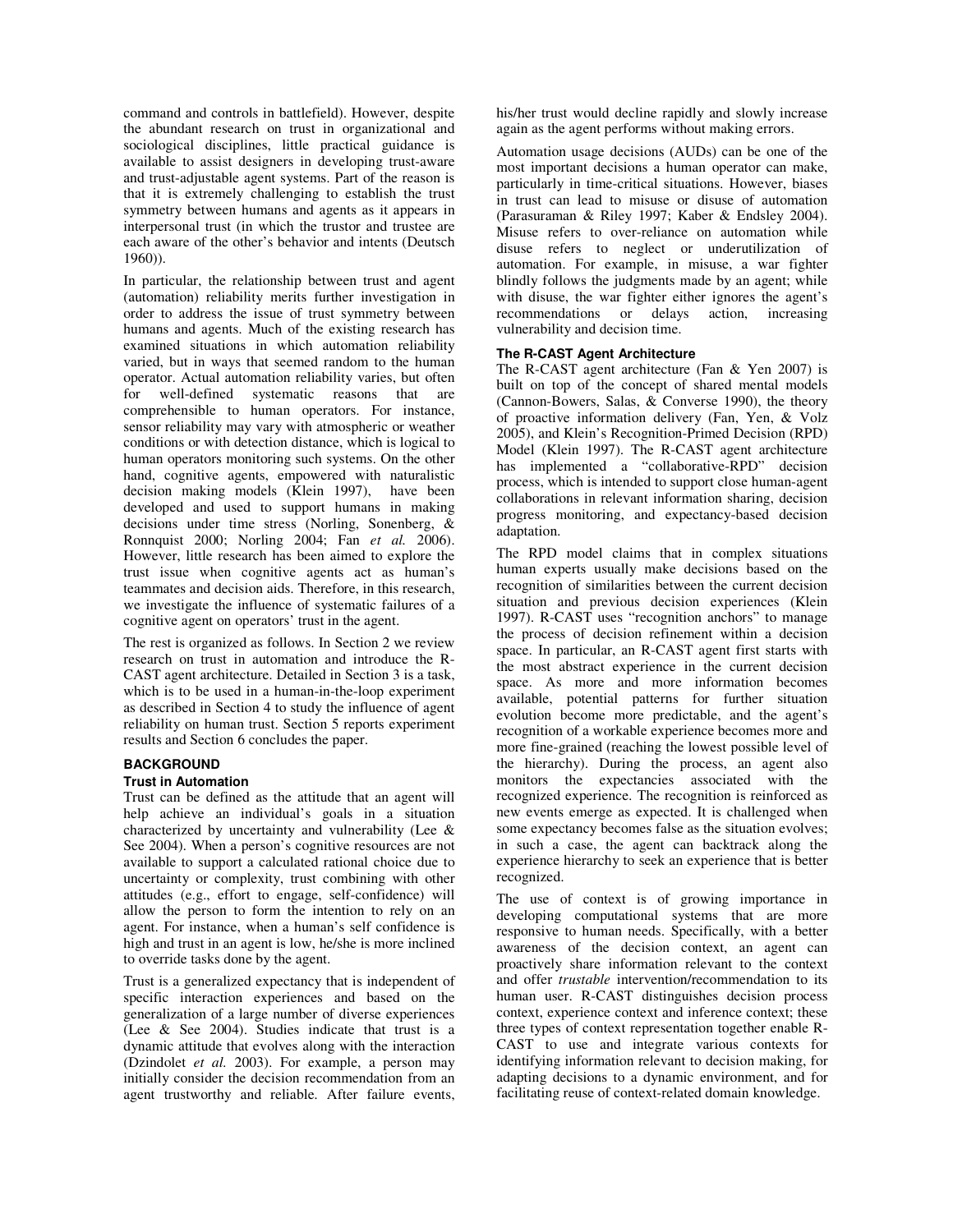R-CAST offers two approaches to achieve teamwork adaptability. First, it supports a richer structure of a functional SMM that not only covers team structures and team processes used by agents to infer collaboration needs, but also covers dynamic teamwork contexts. Such an enhanced representation of shared mental models enables an R-CAST agent to better manage its own 'focal' attention and to initiate human-agent collaboration in a human-appreciatable way. Second, non-trivial collaborative multi-agent systems need to continuously make decisions, which demands a group of agents to coordinate not only on domain-specific tasks but also in the decision-making process itself. Meshing humans' decision making process with agents' decision making process promises better human-agent collaboration. It, however, requires humans and agents to maintain a shared understanding of the decision making progress. To achieve this, R-CAST has incorporated a naturalistic decision making process (RPD) that may well support human decision makers better than more arbitrary rule-based systems.

R-CAST has been employed as teammates and decision aids (Fan *et al.* 2006) of Command and Control (C2) human operators, helping address the informational challenges in team decision making under stress in a simulated battlefield environment. While the result indicated that R-CAST agents can significantly improve the tasking capacity of C2 teams in time-stressed situations involving multiple decision contexts, the study also left open the question of human-agent trust: What factors might have impacts on a human's trust (and use) of his/her decision aids? We here take a step toward this direction, investigating how human's trust might be affected by *imperfect* cognitive agents.

#### **TASK DESCRIPTIONS**

We have implemented a simulation environment called "Three-Block Challenger", where in an urban area a command and control team has to frequently conduct humanitarian, peacemaking and combat missions in close proximity (e.g., within three blocks). It imposes challenging information and decision making demands associated with the command and control of urban operations.

The synthetic task environment can produce three types of threats: Improvised Explosive Device (IEDs), crowds, and insurgents, which represent the targets of humanitarian, peacekeeping, and combat operations, respectively. *IEDs* are motionless targets, and if exploded, can cause damage to the nearby objects. A *crowd* represents a group of people which may contain activists that can be friends or foes. A crowd can be of medium (M) or large (L) size, and the group size of a crowd can change over time. Two crowds can merge together if they move close enough. Another type of movable targets is *insurgents*, each is associated with a threat level that can be L(low), M(medium), or H(high).

Other objects of interest in the environment are main supply routes (MSRs) and key buildings (religious buildings, schools, and hospitals). There are also limited number of friendly units, squads and Explosive Ordnance Disposal (EOD) teams, under the control of a C2 team.

In this study, a C2 team consists of an S2 suite (intelligence cell) and an S3 suite (operations cell). The roles of C2 operators have been simplified. S2 is responsible for processing incoming reports, called Spot reports; collecting relevant information from other sources; and alerting S3 of potential threats. S3 needs to process alerts from S2, and make decisions on which target to handle next and which resources (friendly units) to allocate toward that target.

| Targets                              |  |             | Value               | Res. Req.        | Action   |  |
|--------------------------------------|--|-------------|---------------------|------------------|----------|--|
| Crowd                                |  | $M$ w/o foe | 20                  | 1U               | monitor  |  |
|                                      |  | M w foe     | $40(+10)*$          | 2U               | disperse |  |
|                                      |  | w/o foe     | $40(+10)*$          | 2U               | disperse |  |
|                                      |  | w foe       | $50(+10)^{*}$       | 3U               | disperse |  |
| Insurgent                            |  |             | $n=1,2,3$ for L,M,H |                  |          |  |
| $(3 \text{ threat levels: L, M, H})$ |  |             | $50+50n$            | $(n+1)U$         | capture  |  |
| <b>IED</b>                           |  |             | $60(+20)*$          | $1U + 1E$ remove |          |  |
|                                      |  |             |                     |                  |          |  |

**Table 1: Requirements on handling targets** 

*'U' refers to "squad unit", 'E' refers to EOD team. \*additional credit value when a target is near an MSR.* 

Decision making in target selection and resource allocation requires the S3 suite to consider trade-offs among multiple factors: target type, threat level, the combat readiness of the available units, the unit-target distance, and staying time of each active target (how long it has been on the field). The type and threat level of a target determine how many friendly units will be needed to handle the target. Table 1 lists for each type of target the credit value (the reward points a C2 team can get if a target is handled successfully), the number of resources required to handle a target, and what action S3 should take. For example, the second entry says that dispersion of a medium-sized crowd with a foe needs two squad units, and 40 points can be credited if the crowd is dispersed successfully. The last entry says that one squad unit and one EOD team are required to remove an IED. If successful, 60 points can be credited if the IED is close to buildings only or MSRs only, 80 points if it is close to both.

The combat readiness of a friendly unit, represented by a percentage value, indicates how well the unit has prepared for handling threats. The readiness value decreases by a certain amount after a unit is applied to a threat, and can recover incrementally as time passes.

A target may appear, stay on, and disappear from the battle field following certain temporal and spatial patterns unknown to human operators. The staying time of a target and the distance from the available units to the target affect decision making in target selection: Assuming a Poisson model of lifespan, a target that has a longer staying time or is farther away from the available units should not be selected first due to less chance of mission success.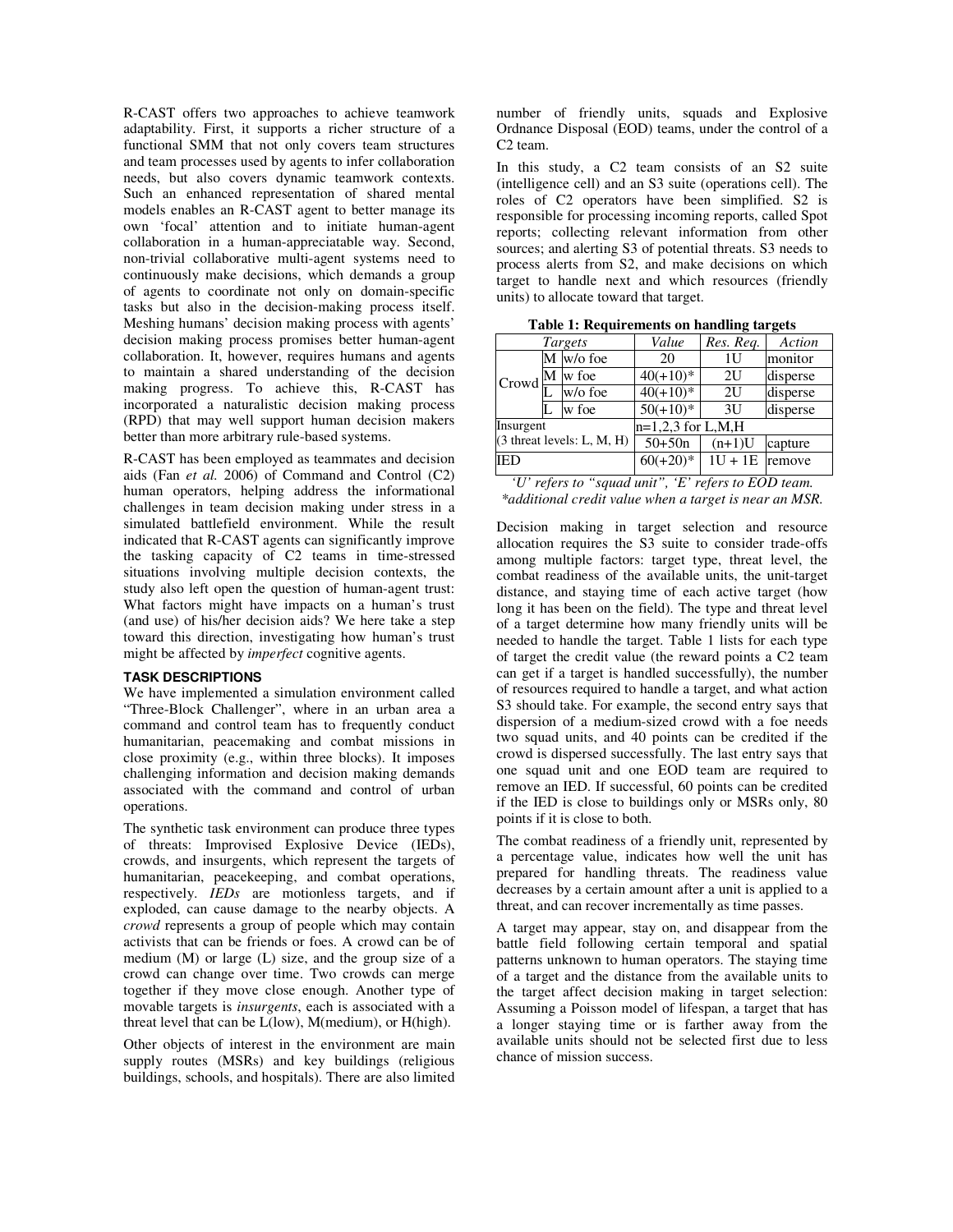

Figure 2: (a) The human-agent interaction display of S3 suite; (b) The map display of S3 suite.

#### **METHODOLOGY**

The specific objective of this study is to determine whether human operators' *a priori* experience and their knowledge of agent reliability affect their trusts on a cognitive agent as reflected in their appropriate use of the decision recommendations from the agent.



Figure 1: The environment

## **Environment**

As shown in Figure 1, the experiment environment involves a Simulation Engine, S2 suite, and S3 suite, with a human operator in the loop.

At each cycle, the Simulation Engine produces Spot reports for all the active targets and friendly units on the field and sends the reports to the S2 suite. The role of S2 suite is played by an R-CAST agent (S2 agent) equipped with decision making experience drawn from domain experts. S2 agent interacts with the simulated MIDB (Military Intelligence Database) to gather relevant information, recognizes potential threatening targets on the field and alerts the S3 suite of the threats.

The role of S3 suite is played by an R-CAST agent (S3 agent) and a human operator. The human operator has equipment with two monitors: a map display for tracking situation development, and a graphical user interface (GUI) for collaborating with S3 agent to handle threats.

The interaction display (Fig.  $2(a)$ ) consists of a threats table, a tasking table, a unit control table, a command panel and a feedback display panel. The threats table shows consolidated information of the threats on the field: for each threat, it gives threat type, ID, status, crowd size, activists associated with a crowd, nearby buildings, priority, requirements on friendly units, elapsed time, and the IDs of the tasks against the threat if applicable. Threat priorities are color-coded: green, yellow, and red represent low, medium, and high threatening targets, respectively. Once removed, higher threatening targets also contribute higher rewarding points to the performance.

The tasking table shows task details, including the target under concern, the assigned friendly units, and the task status, which can be 'new', 'done', 'impossible', or 'failed'. A task is futile (i.e., no reward points) if it becomes impossible; this happens when a target disappears before it is surrounded by the assigned friendly units. A task fails if the assigned friendly units have insufficient combat readiness when they fire at the target. The unit control table lists all the resources, the corresponding combat readiness, and their respective distance to the selected target. The units engaged in a task are available for reuse once the task is done, failed or becomes impossible.

After resource allocation, the command panel allows the S3 human operator to 'physically' issue a task applicable to the target being selected. To engage participants in a more realistic decision-making situation, a secondary task is present where the S3 human operator, when sending out friendly units, needs to check the key buildings nearby the selected target. This means that an operator has to maintain attention to both the interaction display and the MapDisplay.

The feedback display panel shows some statistics about tasks issued, threats cleared, and reward points earned.

In the experiment, the S3 agent offers decision aids and recommendations to the S3 operator. It is, however, the S3 operator who has the final authority for decisions on target selection and resource allocation.

The MapDisplay (Fig. 2(b)) shows the snapshot (refreshed every 5 s) of all the active entities on the field. It allows a human operator to highlight the target of interest and trace its movement, to figure out the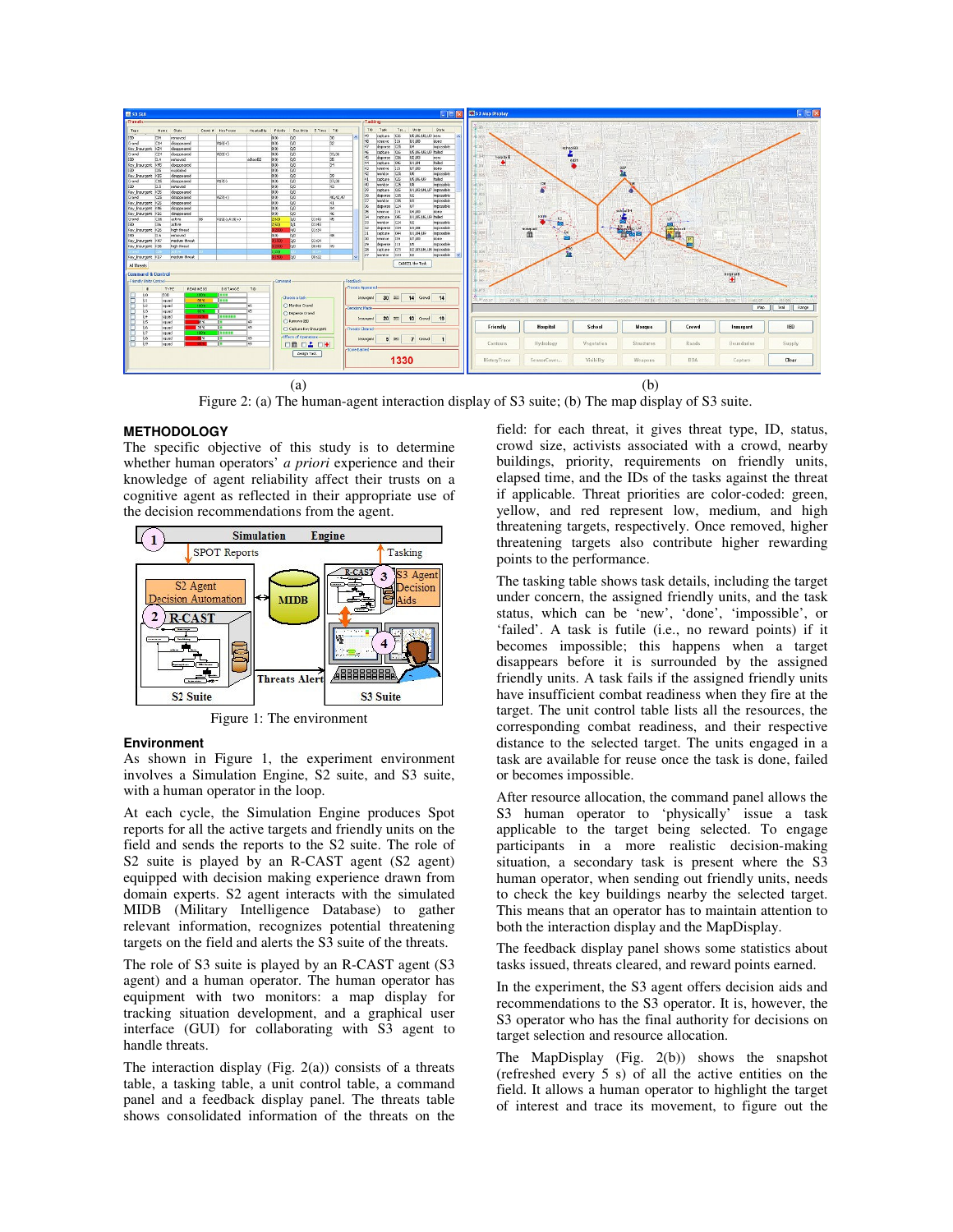spatial relationships among threats and friendly units, and to project forward the location of a moving targets. As we mentioned above, a human operator needs to check the key buildings nearby the threat to be handled. Determining the key buildings nearby a threat simply based on the snapshot can be wrong because the snapshot is updated with incoming Spot reports every 5 seconds whereas the threat might have moved to a different location in the meantime. The moving direction indicator associated with a target in the MapDisplay can be very useful to better determine nearby key buildings.

## **EXPERIMENTAL CONDITIONS**

This experiment involved four factors: Population Group (PG), Knowledge of Agent Reliability (KAR) with two levels 'known' and 'unknown', Task Complexity (TC), and reliability level of agent recommendations (RIT).

#### **Subjects**

Thirty university students (23 males and 7 females) majored in Information Science and Technology (IST) with average video-game experience 5.8 hours per week were recruited as one group. Another thirty participants (28 males and 2 females) were recruited from a US Army ROTC (Reserve Officer Training Corps) organization with average video-game experience 3.7 hours per week. Thus, two levels (ROTC vs. IST) of PG were considered.

## **Systematic Errors of Agent**

The collaboration between S3 operator and S3 agent is critical to the overall performance especially when the human operator is cognitively overloaded under high time stress. Whenever S3 operator selects a target, S3 agent helps make everything ready for tasking: check the nearby buildings if applicable, and allocate sufficient number of units that are optimal relative to certain constraints.

As we mentioned before, decision making in resource allocation requires the consideration of trade-offs among multiple factors. To introduce *systematic errors* to the S3 agent so that the reliability of agent recommendations can be manipulated, we purposely configured S3 agent such that it makes recommendations regarding resource allocation without considering the combat readiness of friendly units.

In particular, we designed the experiment scenarios such that only the insurgent tasks need the consideration of combat readiness: If the combat readiness is lower than 80% threshold for any unit assigned to capture a key insurgent, the task will not succeed. Consequently, agent recommendations regarding crowd and IED tasks are always reliable while the agent makes systematic errors for insurgent tasks.

#### **Scenario Design**

We designed 6 scenarios to vary the other two independent variables: tasking complexity and reliability level. In this experiment task complexity is characterized by the number of active targets on the field: the situation is more demanding when there are more active targets. We defined two levels of tasking complexity: M (with 8 active targets) and H (with 12 active targets). Since a target can be removed or disappear by itself, to ensure that there are desired number of active targets on the field, the scenarios were designed such that the disappearance of one target will trigger a new target to pop up.

The reliability level was controlled by varying the ratio of the insurgent tasks (RIT) to the total number of tasks. Three ratios were considered: 1/4, 1/3, and 1/2. For instance, a scenario with ratio 1/3 means among all the targets ever appeared on the field, 1/3 of them are insurgents. Thus, in total we designed 6 scenarios reflecting the different combinations of TC and RIT levels. The scenarios were randomized in the settings of initial locations (targets, MSRs, key buildings, IEDs), targets' appearance time, waypoints and velocities of movable targets, sizing of crowds, and threat levels of insurgents. Each scenario lasted 10 minutes.

In sum, this is a mixed  $2 \times 2 \times 2 \times 3$  factorial treatment design (PG  $\times$  KAR  $\times$  TC  $\times$  RIT), where TC (task complexity) and RIT (ratio of insurgent threats) are within-subjects variables and KAR (knowledge of agent reliability) is a between-subjects variable. Fifteen replications of each response were collected for each treatment condition.

## **Procedures**

Participants were initially familiarized with the domain tasks and the environment settings, then went through a training session. The instructions to participants included detailed descriptions of both the MapDisplay and the interaction display, as well as where the S3 agent can offer decision recommendations and how to accept/adjust agent recommendations. His/her goal is to maximize the reward points by removing as many threats as possible.

The training session was also used to group participants (randomly) into two levels of "knowledge of agent reliability." For participants belonging to the 'known' group, they were told that "agent recommendations are highly reliable; the sole source of agent unreliability is combat readiness--the agent does not consider combat readiness in its recommendations." For participants belonging to the 'unknown' group, they were told that "the reliability of agent recommendations is unknown." However, regardless of condition, all participants were informed of the rule "If combat readiness is less than 80% for any unit assigned to capture an insurgent, the task will not succeed."

After the training session, the participants were permitted to practice the tasks for 10 min. After a 5-min break, all participants were required to complete six 10 min trials, each followed by the completion of the SAGAT queries, followed by the NASA TLX queries. For each participant, the six scenarios were scheduled in random orders.

#### **Dependent Measures**

Several response variables were measured on the 360 trials of the experiment (180 runs for the 30 ROTC participants (expert operators) and 180 runs for the 30 IST participants (novice operators)).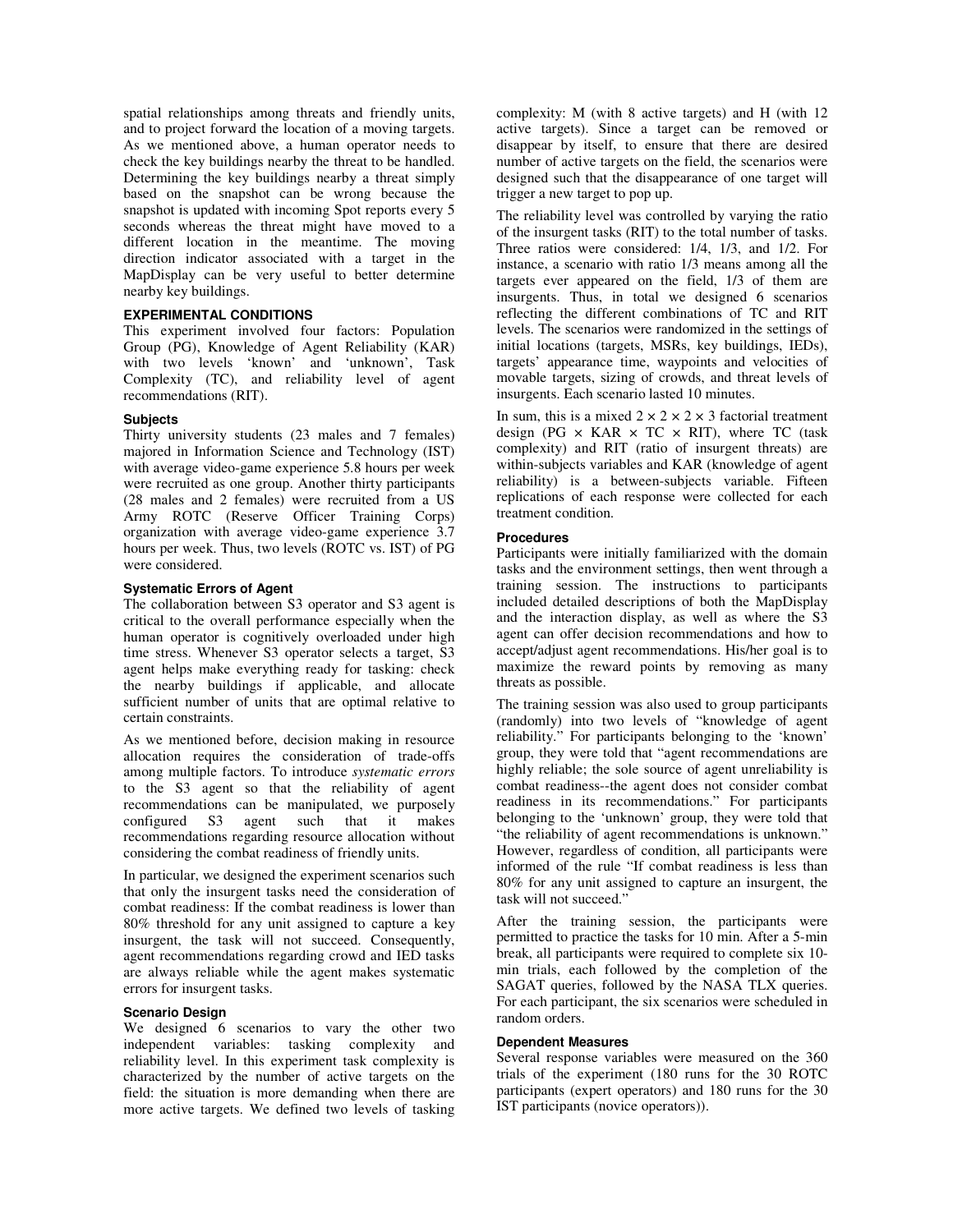For each experiment run *i*, we recorded  $n_{aKi}$ ,  $n_{bKi}$ , and  $n_{cKi}$  —the numbers of key-insurgents captured with high, medium, and low threats respectively;  $n_{aDi}$ ,  $n_{bDi}$ , and *n<sub>cDi</sub>*—the numbers of IEDs removed with high, medium, and no threats respectively; and *naCi*, *nbCi*, *ncCi*, and  $n_{dC}$ — the numbers of crowds dispersed with high, slightly high, medium, and low threats respectively. Let  $n_{Ki} = n_{aKi} + n_{bKi} + n_{cKi}$ ,  $n_{Di} = n_{aDi} + n_{bDi} + n_{cDi}$ ,

$$
n_{Ci} = n_{aCi} + n_{bCi} + n_{cCi} + n_{dCi}.
$$

The Average Performance Index (API) is defined as:

 $API_i = (\sum_{X \in \{K, D, C\}} (\theta_{Xi}/n_{Xi}))/(n_{Ki} + n_{Di} + n_{Ci})$ ; where

$$
\Theta_{\text{Ki}} = 200 n_{aKi} + 150 n_{bKi} + 100 n_{cKi},
$$

 $\theta_{\text{Di}} = 80n_{aDi} + 60n_{bDi} + 0n_{cDi}$ , and

 $\theta_{Ci} = 60n_{aCi} + 50n_{bCi} + 40n_{cCi} + 20n_{dCi}$ 

where the weights in computing  $\theta_{\text{Ki}}$ ,  $\theta_{\text{Di}}$ ,  $\theta_{\text{Ci}}$  are the credit values of the corresponding threatening targets. The API measure reflects a team's overall performance (competency).

Also measured are IRA (Inappropriate Recommendations Accepted) and IRC (Inappropriate Recommendations Correctly adjusted); these two measures are closely related to a human operator's trust and reliance on the decision recommendations from the imperfect agent. Intuitively, the more trust an operator has on an agent, the more likely (number of times) that he/she the inappropriate he/she 'blindly' accepts the inappropriate recommendations from the agent, and the less likely that he/she intends to correct the inappropriate recommendations. For the domain problem as described above, this means that an operator with no knowledge of the agent reliability might mistakenly accept recommendations regarding insurgent tasks (until he/she discovers the systematic errors made by the agent) more times than an operator who knows the agent reliability prior to a trial.

#### **RESULTS**

#### **Task Performance**

We conducted four-way analysis of variance (ANOVA), with the significance level  $\alpha = 0.05$  adopted.

The ANOVA output indicates that the ratio of insurgent threats (RIT) had significant effects on the performance as measured by API. Fig. 3(a) gives the Boxplot of API as RIT varies. As the ratio of insurgent threats increased from 1/4 to 1/3, the C2 performance index improved (the mean increased from 1*.*51 to 1*.*76), while as RIT increased to 1/2, the performance dropped significantly (the mean value dropped to 1*.*387).





Further scrutiny of the data allowed us to find that when RIT was 1/4, the percentage of successful insurgent tasks was 62.27% (out of the 11.992 average number of attempts), while this percentage increased to 65.5% (out of 10.7 average number of attempts) when RIT was 1/3. Moreover, 69.21% of the successful insurgent tasks were high-level insurgent threats under the 1/3 RIT condition, as compared to 57.59% under the 1/4 RIT condition. Thus, the performance increase as RIT changed from 1/4 to 1/3 can be attributed to the fact that the 1/3 RIT condition may present a more favorable situation to the S3 operators, who were able to pay more careful attention to the insurgent threats (attempted less but attacked the keys). However, as more insurgent threats were present when RIT became 1/2, the S3 operators on average attempted on 13.617 insurgent tasks, of which only 57.46% succeeded. The performance dropped because the S3 operators became cognitively overloaded when they confronted with too many insurgent threats. This can be revealed by the irrational attention allocation over the three types of threats. When RIT was 1/3, the attention was paid equally to insurgents, IEDs, and crowds (with 10.7, 10.23, and 9.04 tasks attempted, respectively), while the attention was paid too much on insurgent tasks when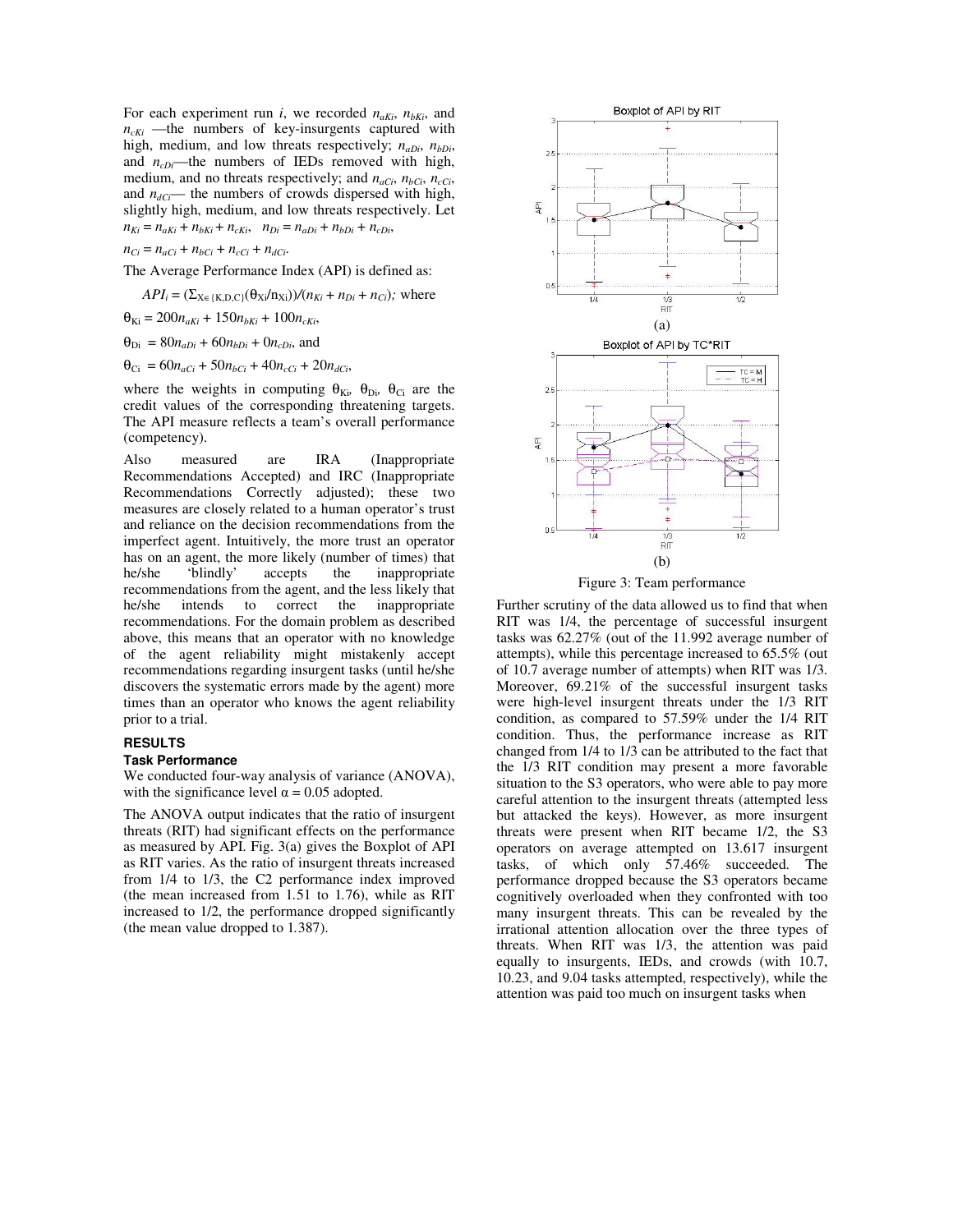

Figure 4: Agent reliability on human trust

RIT was 1/2 (with 13.62, 9.72, and 7.23 tasks attempted, respectively). The consequence is threefold. When RIT changed from  $1/3$  to  $1/2$ ,  $(1)$  the percentage of successful crowd tasks dropped from 38.63% to 27.57% due to less attention paid; (2) the percentage of successful insurgent tasks dropped from 65.5% to 57.46%, while the percentage of futile tasks (attempted but unfinished) increased from 15.89% to 26.93%; and (3) although the percentage of successful IED tasks increased from 58.22% to 66.89%, 5.5% of which were actually futile (attacked harmless IEDs with no reward point), which, again, could be attributed to the unbalanced attention.

It also indicates that there are two-way interactions between RIT levels and TC levels, as shown in Fig. 3(b). While the above analysis still applies here, it is clear that the C2 performance were much better when TC is 'M' than when TC is 'H' in situations with medium (1/3) or low (1/4) RIT. However, the opposite is true when RIT is 1/2: the S3 suite had the worst performance when TC='M' and RIT=1/2.

Further data analysis revealed that when RIT is 1/2, the S3 operators could balance their attention much better under the condition TC='H': the attempted tasks on insurgent, IED, and crowd threats had the distribution (38%, 39%, 23%), as compared to (49.8%, 25.9%,  $24.3\%$ ) when TC= $^{\circ}$ M'. The consequence is that when TC='M', the S3 operators wasted resources on about 40% futile insurgent tasks and 12.7% futile IED tasks, and only about 21% crowd tasks were successful. One interpretation is that, when there were more insurgents, the S3 operators were allured to attack more insurgent threats, with most of the tasks however, turned out to be futile (the targets disappeared before being surrounded by the assigned units); while when there were too many insurgents, the operators simply changed their strategy: instead of wasting resources on insurgents beyond their capacity, they distributed the limited resources (time, units, and cognition) to all the three types of threats. In sum, it seems that the S3 operators tend to favor the 1/3 RIT condition, and given the limited resources, they may not be able to balance their attention appropriately when the RIT is too high (1/2).

#### **Agent Reliability on Human Trust**

The S3 operators' trust and reliance on the S3 agent can be revealed by analyzing the IRA (Inappropriate recommendations accepted) and IRC (Inappropriate recommendations adjusted correctly) responses.

The ANOVA output indicates that both population group (PG) and ratio of insurgent threats (RIT) had significant effects on IRA. As RIT increased, the S3 operators accepted more inappropriate recommendations from the S3 agent. More interestingly, as shown in Fig. 4(a), the ROTC operators accepted far less inappropriate recommendations than the IST operators. In other words, the novice operators tended to rely more on the agent than the operators who had a priori C2 operation experience.

The ANOVA output also indicates that both the knowledge of agent reliability (KAR) and ratio of insurgent threats (RIT) had significant effects on IRC. As RIT increased, the S3 operators correctly adjusted less inappropriate recommendations from the S3 agent. More interestingly, knowing the agent reliability helped the S3 operators rectify more number of inappropriate recommendations (Fig. 4(b)). This seems to suggest that, with the knowledge of agent reliability, participants had more trust on the agent.

This concurs with the NASA TLX trust survey conducted immediately after each participant finished a trial. The survey responses were recorded on a 7-point rating scale, ranging from 1 (agree) to 7 (disagree). The data indicates that the participants without the knowledge of agent reliability tended to agree that the decision aid is deceptive ( $\mu$  = 3.67*;*  $\delta$  = 1.47), while the participants with the knowledge tended to be neutral or disagree ( $\mu$  = 4.57*;*  $\delta$  = 1.55).

There also exist two-way interactions between RIT levels and TC levels on IRC, as shown in Fig. 4(c). As RIT increased, while the S3 operators could rectify less inappropriate recommendations under high task complexity, under medium task complexity there was a big improvement as RIT changed from 1/3 to 1/2. Take the API performance (Fig. 3(b)) into consideration, while on average the condition where RIT=1/2 and TC=M allowed the S3 operators to rectify the most number of inappropriate recommendations, it produced the worst overall performance. One interpretation is that probably the S3 operators had paid too much attention on the insurgent tasks. Although the S3 operators had